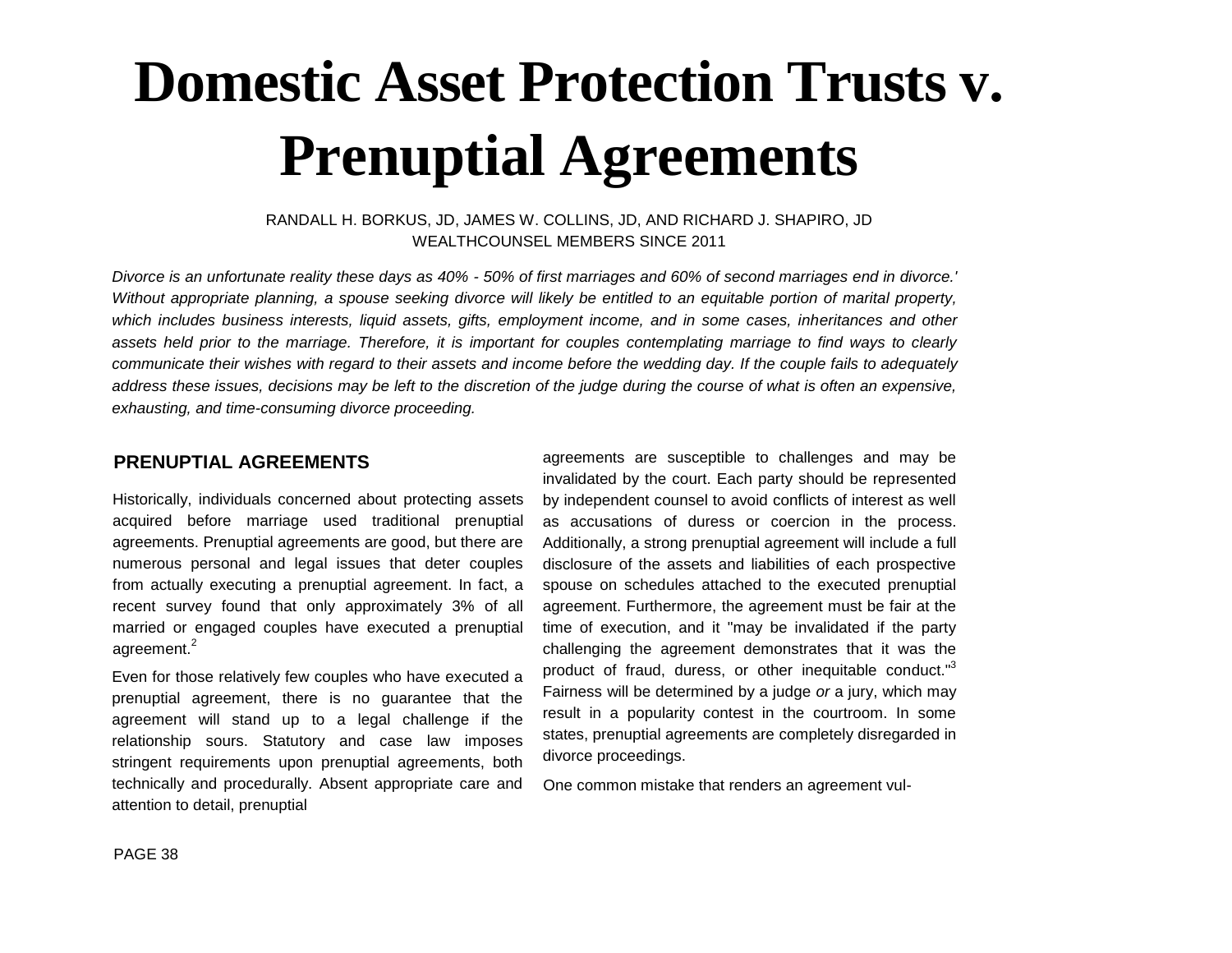nerable is when a couple waits too long before discussing a desire for a prenuptial agreement. In the most extreme case, the party demanding the prenuptial agreement thrusts an agreement upon the other party "on the steps of the church or synagogue" on the day of the wedding. While such a scenario is perhaps a bit of an exaggeration, prenuptial agreements are often invalidated if executed too close in time to the wedding ceremony.<sup>4</sup>

As a practical matter, asking a future spouse to enter into a prenuptial agreement often causes discomfort to blossoming love relationships. The person being asked to enter into a prenuptial agreement may well interpret such a request as implying that their future spouse does not trust them, or that their future spouse expects the marriage to fail. As a result, many couples are reluctant to even talk about such agreements. $5$  Moreover, the requirement for full and accurate financial disclosure deters many couples who might otherwise consider a prenuptial agreement from entering into a signed agreement. The bottom line is that while many couples are delighted to share their lives together when entering into a marriage, they may feel uncomfortable sharing information about their net worth.

### **AN ALTERNATIVE: THE DOMESTIC ASSET PROTECTION TRUST**

Because of the issues and complications surrounding prenuptial agreements, many couples are looking for alternatives to protect assets obtained prior to marriage and protect future inheritances. Asset protection trusts give couples a great alternative to the traditional prenuptial agreement. While asset protection

trusts can be formed domestically or off-shore, establishing and administering foreign asset protection trusts has become very expensive. And, in addition to the high cost, most people are uncomfortable with sending their assets offshore.

A much better alternative may be a domestic asset protection trust (DAPT) sitused in one of the fifteen states that authorize the use of self-settled asset protection trusts in some form. $6$  One state offering a particularly favorable statute is Wyoming.<sup>7</sup> Wyoming law<sup>8</sup> permits the creation of a self-settled trust that provides a more surefire alternative for protecting one's assets from a claim by a future spouse than the traditional prenuptial agreement.

DAPTs are powerful trusts that protect assets from potential unknown creditors, which by definition includes a future divorcing spouse. Moreover, a DAPT allows the creator to name himself or herself as a potential beneficiary in many cases—hence the name "self-settled" trust. Unfortunately, some jurisdictions are so pro-creditor — Illinois, for instance — that individual asset protection is not given consideration in the state's courts.<sup>9</sup>

#### **BLOODLINE PRESERVATION TRUST**

One way to mitigate the negative jurisprudence applied in some states is to utilize a fairly new type of DAPT set up by a third party for the benefit of another individual known as a "Bloodline Preservation Trust" ("BPT").<sup>10</sup> The BPT concept is simple. You choose an asset protection jurisdiction, but unlike a traditional DAPT, the trust creator is not a beneficiary of the trust. The BPT is set up for the benefit of the creator's spouse, descendants and/or family members. A trust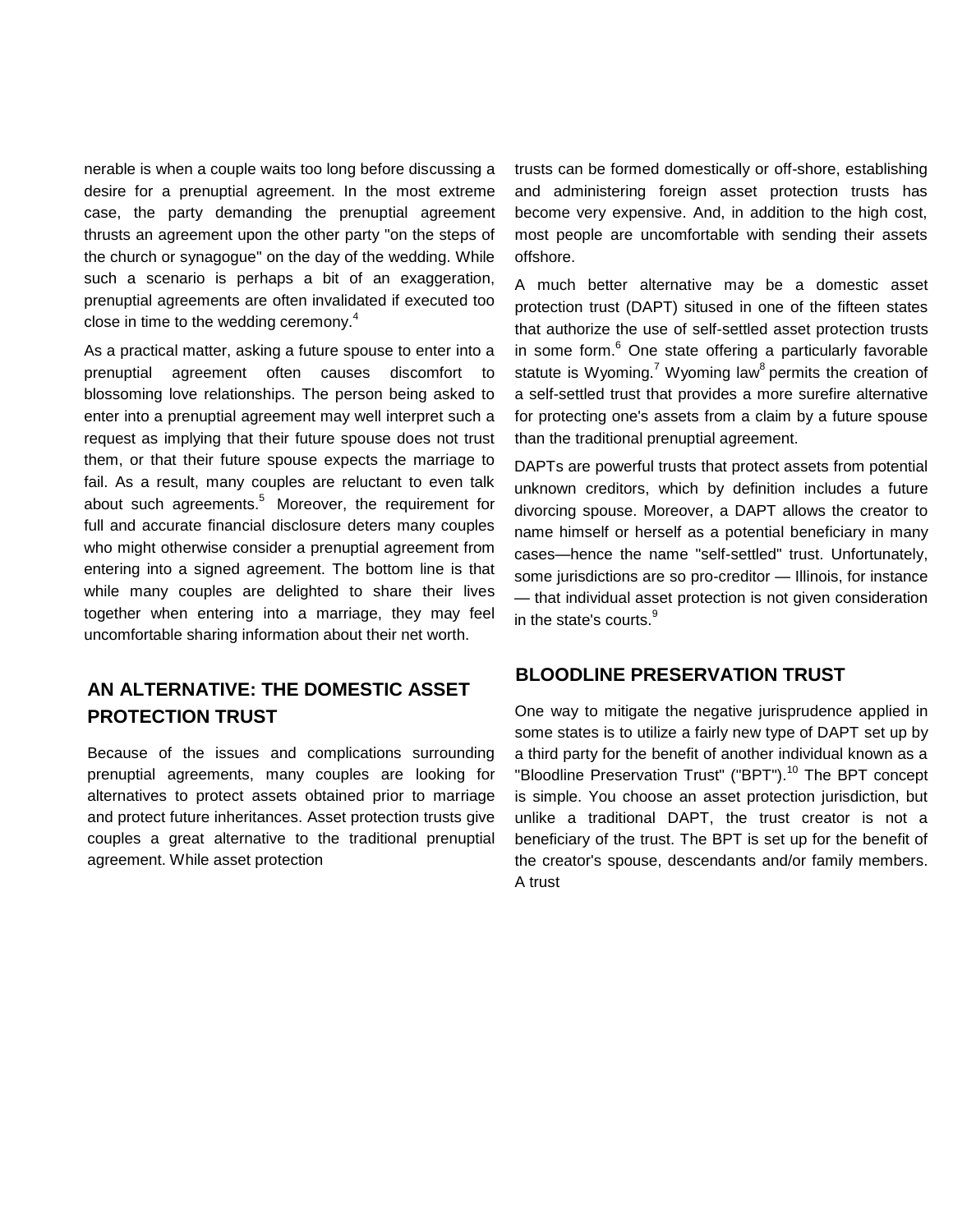structured in this manner is, by definition, a third-party trust. This allows the creator to avoid the legal uncertainty that is inherent with a self-settled domestic asset protection trust formed in jurisdictions that have not enacted statutes permitting self-settled asset protection trusts.

In their various forms, DAPTs are effective against a future divorcing spouse and other creditors, provided that the funding of the trust does not violate the applicable fraudulent transfer law. $11$  So, to be an effective asset protection tool for a prospective spouse, it is imperative that the DAPT be created and funded before the marriage. Significantly, in establishing a DAPT, there are no requirements that the creator or beneficiary of the DAPT disclose to their future spouse a plan to create a DAPT, or disclose the assets funded in the trust.

An individual contemplating marriage can establish a DAPT in a state permitting such trusts and, upon the dissolution of the marriage, shield those assets from any equitable distribution. This technique is appealing to many individuals who desire to protect their assets from their future spouse — and the unpredictability of a judge's discretion — quietly and with less hassle. Not only is a properly structured and implemented DAPT far less likely to be subject to legal attack than a prenuptial agreement, but the creator also avoids having to engage in "the conversation" with the future spouse — which at best is uncomfortable, and at worst can lead to the breakup of the relationship when the prospective spouse sputters, "you don't trust me otherwise you wouldn't ask me to sign this!"

#### **DAPT REQUIREMENTS**

As with any estate planning technique, a DAPT must meet certain criteria to be valid. At minimum, the domestic asset protection trust:

Must be irrevocable;

Should appoint a trustee (or trustees) with the discretion to administer the trust;

Must appoint a trustee, whether corporate or individual, that is a qualified trustee of the jurisdiction in which the trust is formed; and

Must contain a spendthrift clause, which restricts the transferability of a beneficiary's interests in

#### the trust property.<sup>12</sup>

Additionally, in exchange for restricting the use of the trust assets, those who establish DAPTs receive several benefits. First, because the assets gifted to the DAPT constitute trust property, the creator may protect those assets against claims made by future creditors of the creator, including a future spouse. Furthermore, unlike other types of irrevocable trusts where the grantor gives up all rights to the assets funded to the trust, a grantor or creator of a DAPT retains a beneficial interest in the trust while protecting the assets from future unknown creditors. Therefore, a potential spouse can establish a domestic asset protection trust that is fully discretionary, receive financial benefit from the trust during his or her lifetime, and protect the trust assets from a bad marriage that is solemnized after the creation of the trust.

#### **LAYERED STRATEGIES**

Finally, certain individuals contemplating marriage and establishing a DAPT would benefit from further enhancing this already powerful strategy by layering or combining additional levels of asset protection. Individuals with a significant amount of assets, and/ or those holding certain "high-risk" classes of assets such as real estate holdings or business interests, might consider combining underlying entity structures with the DAPT. Specifically, one could create an LLC (Limited Liability Company) under the laws of an asset-protection oriented state (again, Wyoming being a good example). The individual would then transfer specified assets into the LLC, with the LLC structure providing the individual with protection against liabilities associated with the assets transferred into the LLC. The individual would in turn have the LLC membership interests owned by the DAPT. The layering and stacking of strategies would present considerable additional barriers to a would-be creditor or divorcing spouse.

#### **TAKEAWAYS**

Given the flexibility and protection afforded by DAPTs, it is essential that professionals discuss the many benefits of these trusts with clients who are contemplating premarital planning. If a client combines a DAPT